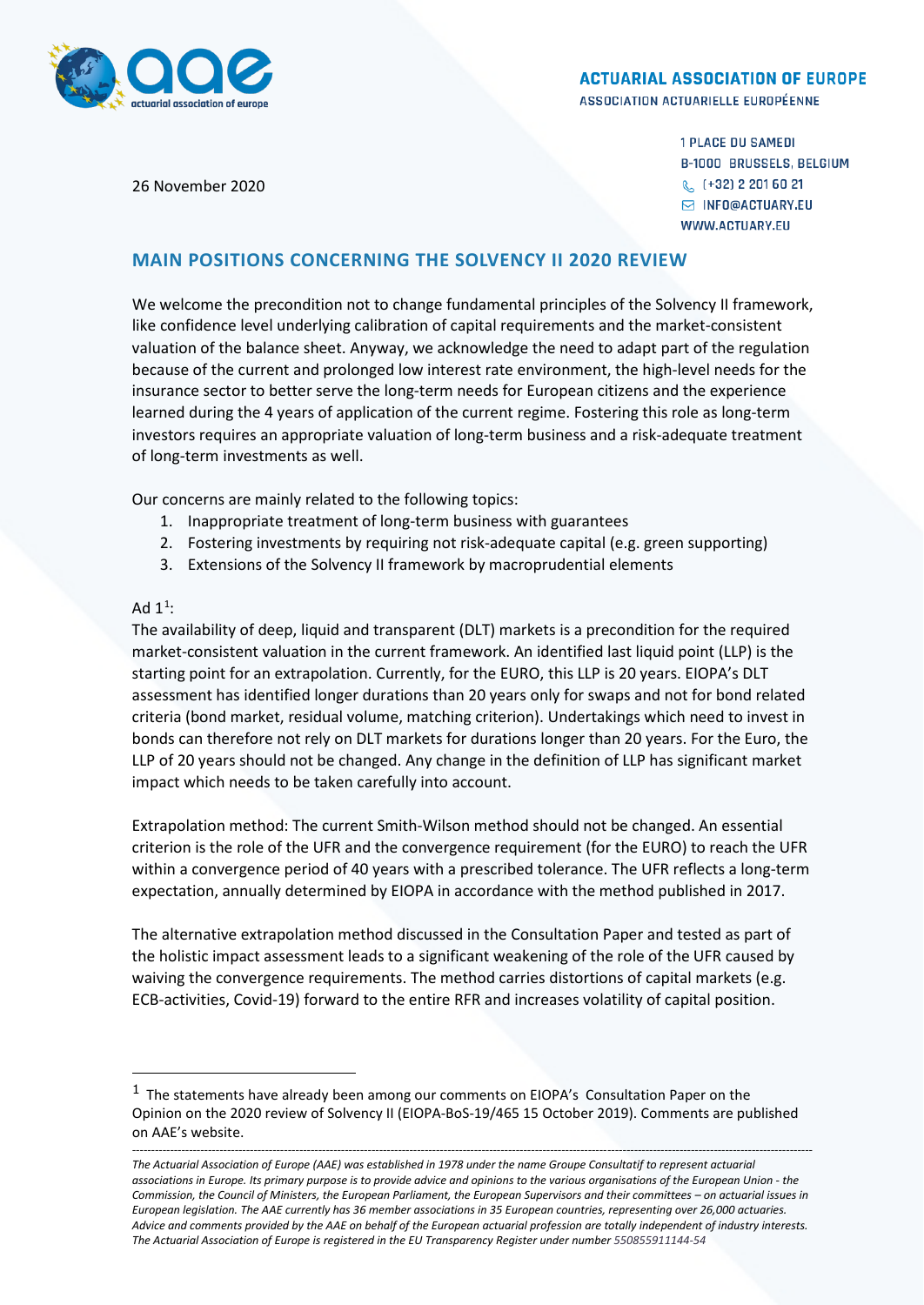E.g.: Although one cannot blame the ECB for declining or even negative interest rates, without ECB's asset purchase programs ten-year sovereign bond yields would have been 140 bp higher in [2](#page-1-0)018<sup>2</sup>. Besides immediate effects on attainable yields, long-term valuation can be seriously affected by non-appropriate valuation requirement. This might even prevent insurers from maintaining their long-term business model, holding long-term investments, offering products and ensuring that the liabilities to existing customers will be met. Long-term valuation requires a mean reversion assumption thus compensating this effect.

Convergence to the UFR is determined by the last liquid forward rate (LLFR) and a mean reversion factor alpha. The LLFR aims at taking into account information from DLT-markets post the LLP. It can be highly volatile (see Holistic impact assessment and Complementary Information Request) and affects the entire RFR. Convergence is modelled independent from capital markets by applying fixed factors depending solely on the mean reversion factor. In a low interest rate environment this is equivalent to a reduction of the UFR. Effects in a high interest rate environment are not considered (although being part of Commission's request).

Volatility adjustment needs reconsideration. The current proposal is still based on a reference portfolio calibrated at EU-level, although considering undertaking specific aspects. This will not remedy the identified deficiencies. Taking own assets as a basis should still be considered. We don't support the proposed introduction of additional own funds buffers for compressed spreads (a new proposal of ESRB and EIOPA). This would effectively increase complexity without adding additional benefit with regard to policyholder protection or financial stability. Undertakings using the VA already have to disclose the effect resulting from this measure. Furthermore liquidity plans are required in the risk management system.

Interest rate stress: We see the need for corrections of the current SCR interest rate risk calibration as currently negative interest rates are not stressed. The AAE had supported the calibration proposed in the Consultation paper. The since then protracted low interest rate environment gives reason to thoroughly examine the usability of data for this purpose. The risk parameters should only be applied to the liquid part of the curve. This stressed liquid part should be extrapolated. First stress – then extrapolate!

Risk margin: We welcome the attempt to reduce the risk margin by introducing a factor lambda to attenuate the impact of future SCR. The currently proposed floor should be omitted. We are still of the opinion that the margin needs further analysis (e.g. CoC for different lines of business), especially on the way it works for long-term insurance liabilities.

# Ad 2:

Same risk same capital is a basic principle of SII. Therefore neither green supporting nor brown penalising factors should be introduced. Capital requirements should consider the quality of investments and the inherent risk. We support initiatives that contribute to an appropriate integration of climate risk in the Solvency II framework.

# Ad 3:

SII is a risk based – although microprudential - framework which ensures already an extensive protection of policyholders.

<span id="page-1-0"></span><sup>&</sup>lt;sup>2</sup> Philip R. Lane: The yield curve and monetary policy, Speech at University College London (UCL), London, 25 November 2019